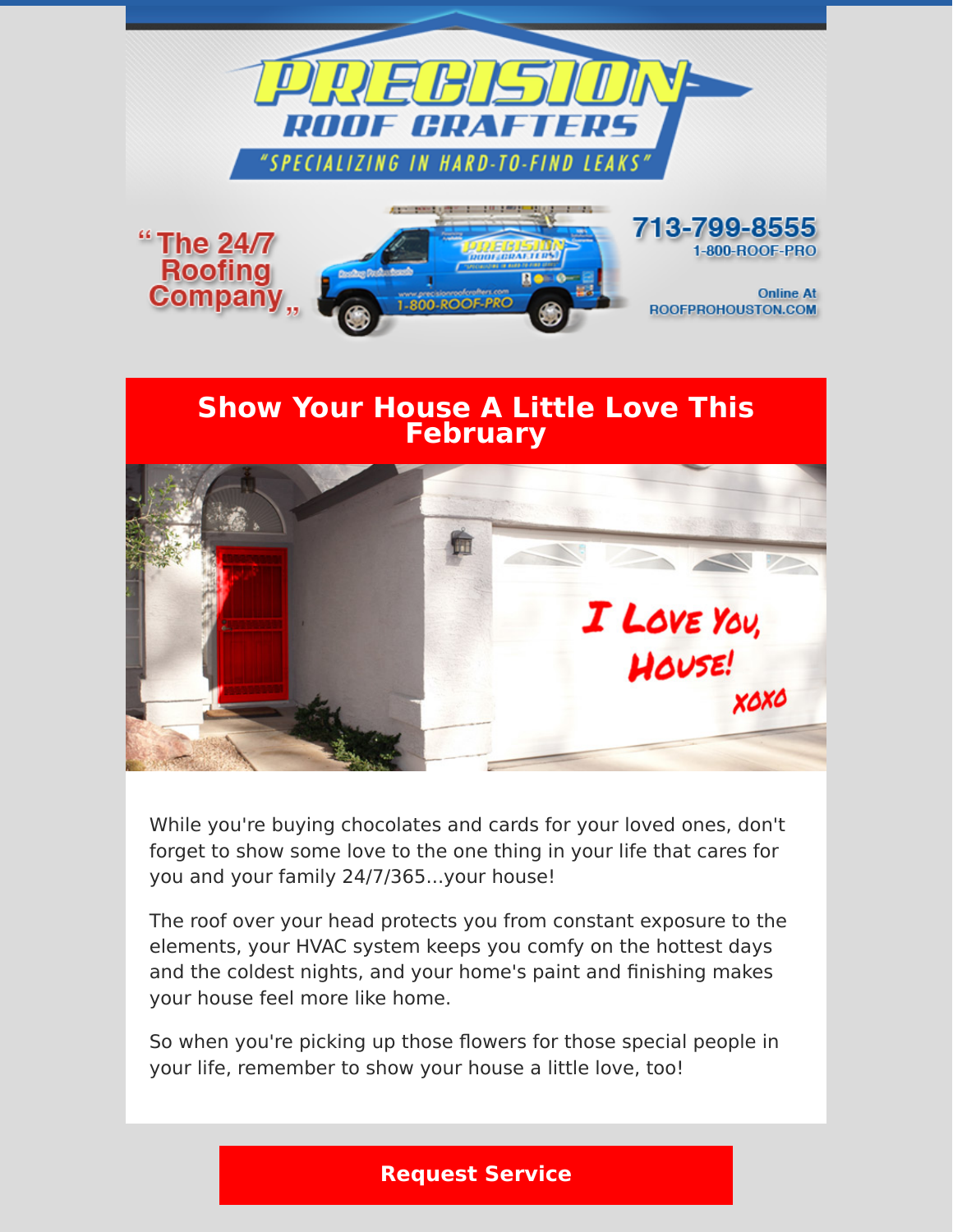

## **Show Your Home Some Love With A Little TLC**

While you can't go out and buy a bottle of bubbly or a box of chocolates to share with your house, you can show your love in other ways. A little upkeep for your home's roof can help to care for your property and ensure it will look great for years to come.

- **Gutter Repairs** Your gutters take care of much more work than they are given credit for. Without your gutters, you would risk extensive foundation damage. Repairing small gutter problems now can help you to avoid ice damage or waterrelated damage in the future.
- **Roof Replacement, Only When You Really Need It** Don't think of it like a break-up. Think of it more like a new beginning with a new roof that will love and protect your family for decades to come! When it finally is time to call it quits with your old roof, our pros can help to recommend the right materials to best serve you and your property's unique needs.

## **Precision Roof Crafters is here for all of your roofing system**